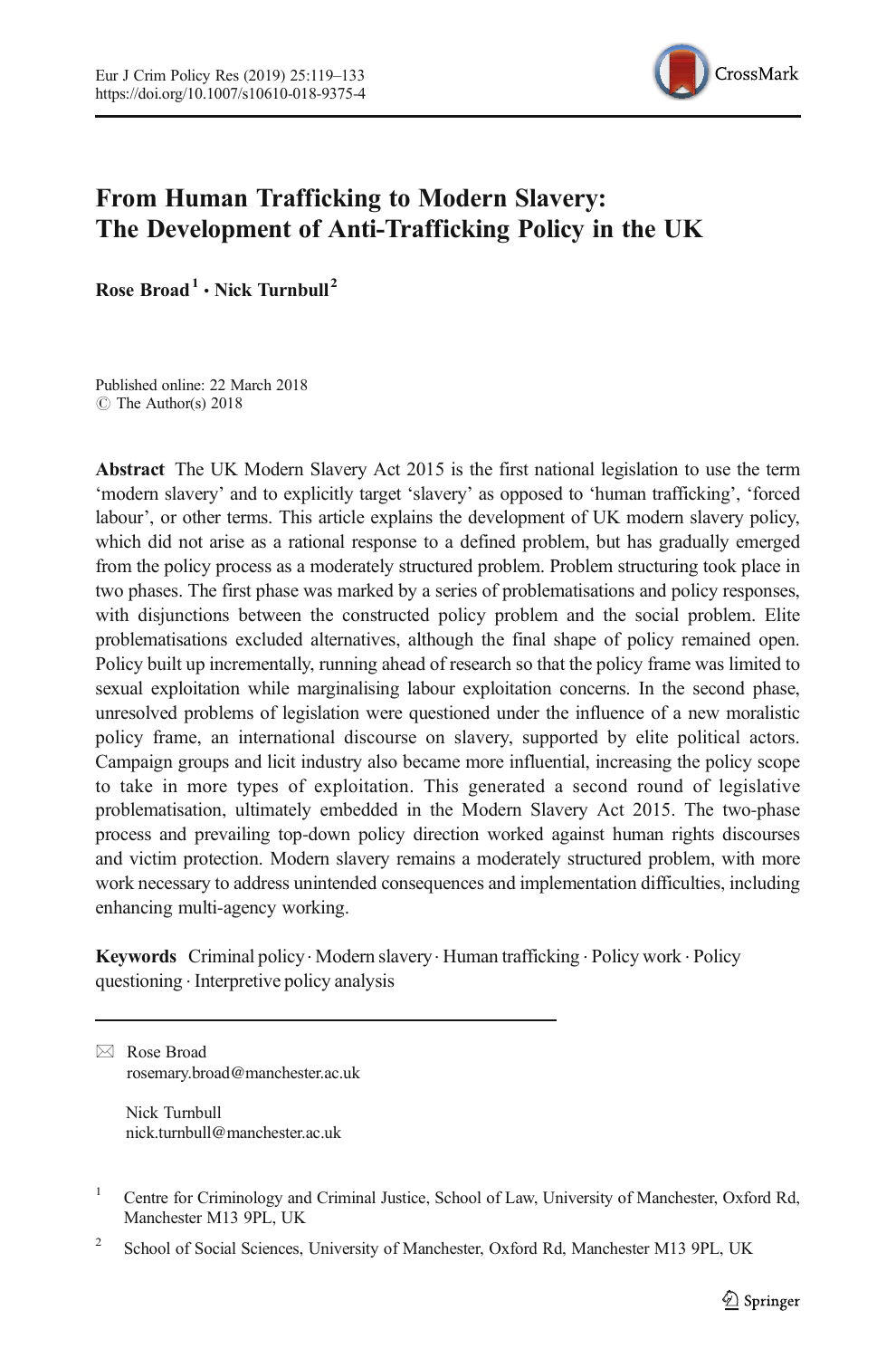The UK Modern Slavery Act 2015 is unique in being the first national legislation to use the term 'modern slavery' and to explicitly target 'slavery' as opposed to 'human trafficking', 'forced labour' or other terms.<sup>1</sup> This idea is spreading, with countries worldwide  $-$  e.g. France, Australia<sup>2</sup> and the United States — moving to legislate specifically against modern slavery. These activities have been reconceptualised in recent times and are now firmly cemented as (inter)national policy priorities. However, prior to the late 1990s, attention to such activities was not a common feature of policy or academic discourse. Many reasons have been identified for the political, legal and social focus on trafficking as a crime including increasing links to prostitution (Weitzer [2007\)](#page-14-0), increased focus on organised crime, in particular the operation of major crime entrepreneurs in red-light districts (van Duyne and Vander Beken [2008](#page-14-0)) and the collapse of communist regimes in Eastern and Central Europe leading to economic stagnation and unemployment (Mai [2010\)](#page-14-0). Explaining the development of legislation and policy in the UK case is significant for understanding criminal policy in this field. Very little scholarship has charted the process regarding modern slavery policy in the UK; Craig ([2017](#page-12-0)) a notable exception, effectively identifying the work remaining in order to achieve the goal of 'abolishing slavery'. Our analysis makes an original contribution to understanding modern slavery policy, firstly by charting the policy process, and secondly by applying an analytical lens from public policy studies to reveal the forces acting upon and through the policy process in this case. By focusing on the policy process in its full scope, from its discourse of problematisation to implementation practices, this analysis adds a significant new perspective and empirical detail to modern slavery scholarship.

While policy activity surrounding slavery and trafficking has increased, it would be an error to imagine policymaking has comprised a straightforward, problem-solving response to a defined, empirical problem. The extent and measurement of trafficking and modern slavery has been seriously questioned on definitional and empirical grounds (Savona and Stefanizzi [2007;](#page-14-0) Weitzer [2007,](#page-14-0) [2015](#page-14-0)). The problem of modern slavery is far from self-evident, having been constructed by various means, including policy actions and influential discourses. Therefore, in explaining UK modern slavery policy, this paper rejects accounts based on a linear, rational, problem-solving model of policymaking and instead utilises a framework from public policy studies, incorporating an interpretative and practice-based conception of policymaking (Hoppe [2010](#page-13-0); Turnbull [2006,](#page-14-0) [2013\)](#page-14-0). This analytical framework is able to show how a series of incremental responses and new political discourses led to the recent Act, and how the problem of modern slavery *emerged* from policy practice, as much as policy responded to the problem. This paper proceeds by first outlining the benefits of this analytical approach. We then consider the UK case in two phases of policymaking: Phase One, comprising the emergence of human trafficking on the political and legislative agenda; and Phase Two, the enactment and implementation of the Modern Slavery Act 2015. It is argued that policy remains problematic and continues to marginalise vulnerable groups.

<sup>&</sup>lt;sup>1</sup> We acknowledge that terminology surrounding this policy is very problematic. Modern slavery covers a much broader range of activity than human trafficking: a person subject to modern slavery may not have been 'trafficked'. It is partly the aim of this article to discuss the elision of human trafficking and modern slavery. The term human trafficking has been chosen in the title because, although it has been replaced in much policy discourse in the UK, it remains the more commonly used term.

<sup>&</sup>lt;sup>2</sup> See Australian Government consultation on the need for a Modern Slavery Act based on the UK model: [http://www.huffingtonpost.com/entry/modern-slavery-an-issue-for-australia\\_us\\_5888398ee4b0a53ed60c6a7d](http://www.huffingtonpost.com/entry/modern-slavery-an-issue-for-australia_us_5888398ee4b0a53ed60c6a7d)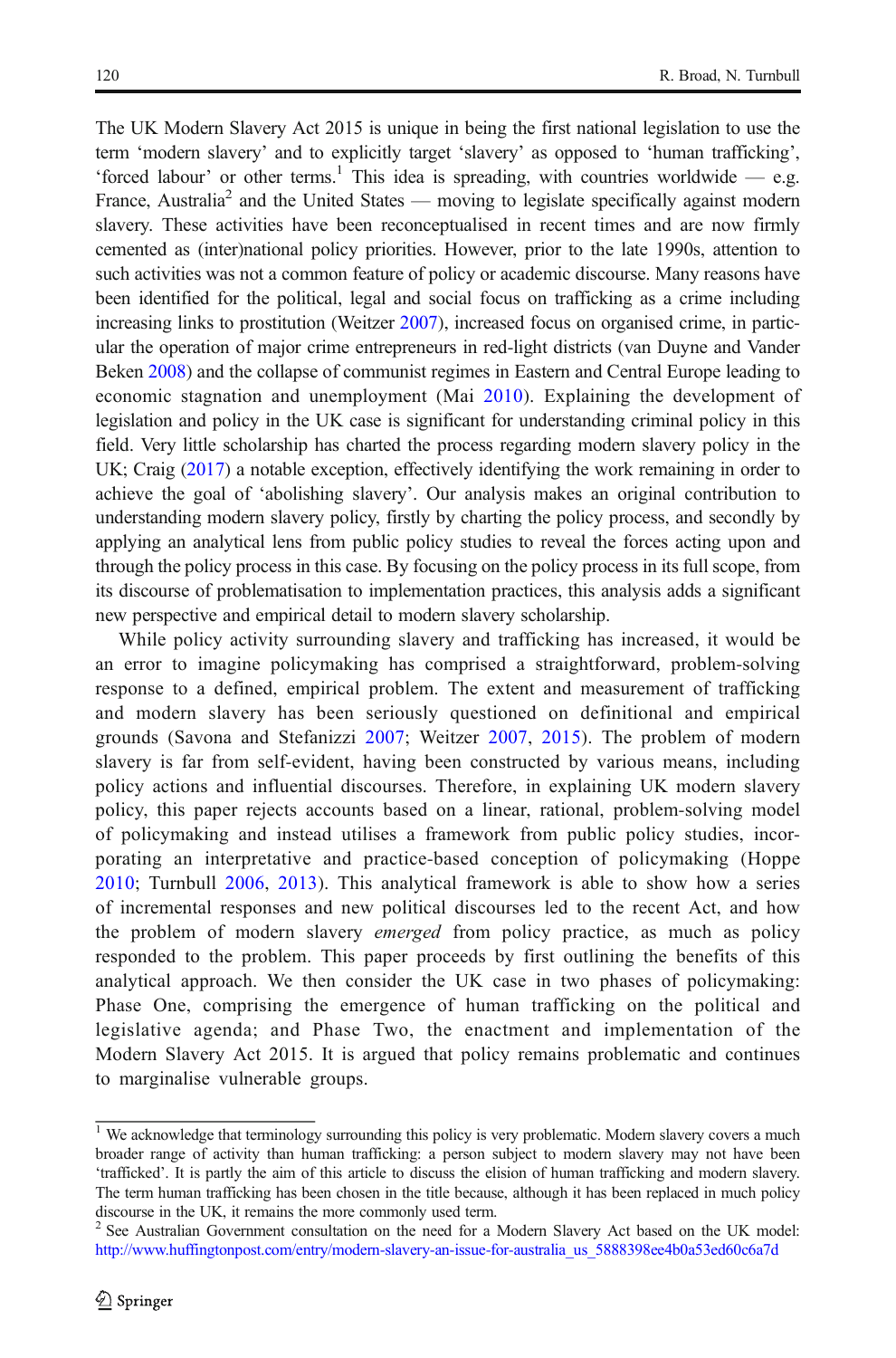#### Problem-Structuring Versus Problem-Solving

The passing of legislation is often assumed to reflect a rational government response to solve a defined problem. In the case of modern slavery, it might be inferred that the existence of legislation confirms the reality of slavery as a discrete problem. However, viewing modern slavery policy through a policymaking lens offers a more nuanced trajectory. Over many decades, public policy scholars have criticised the assumption that policymaking is problemsolving as a founding myth (Rein and White [1977\)](#page-14-0). Instead, policymaking practice is: characterised by partial solutions, incremental advances, and political compromise (Lindblom [1965\)](#page-13-0); pre-structured by the 'appreciative systems' or interpretive frames of policy actors (Yanow [1996;](#page-14-0) Vickers [1965](#page-14-0)); and concerns problem-setting and problem-structuring, more than goal-directed problem-solving (Hoppe [2010](#page-13-0); Turnbull [2006](#page-14-0)). Problems are structured over time such that they *emerge* from policy workers' practice-based reasoning and actions without requiring a defined problem nor goal in mind (Colebatch et al. [2010](#page-12-0)). Individual policy actors may certainly respond strategically to empirical and political problems, but the policymaking process is so diverse ('governance' by networks rather than 'government'; Rhodes [1997](#page-14-0)) — in which governments can only make policy appear to be an authoritative choice *ex-post facto* — and the problems themselves so much in question, that the problem-solving presupposition is entirely insufficient to explain the policy process. Such an explanation must be sought by examining several factors: how problems are defined, the contextual shaping of problem-setting, and the incremental accretion of actions over time by policy workers. Policymaking is less linear than spiralling in trajectory, because actors continually reformulate problems in order to adapt to change and legitimise their actions (see Turnbull [2013](#page-14-0)).

Nevertheless, even in a world of governance, government retains considerable power to frame policy problems in such a way as to direct policy (Bell and Hindmoor [2009\)](#page-12-0), and to steer networks through 'metagovernance' (Sørensen and Torfing [2009](#page-14-0)). Governments have disproportionate power to set agendas, which constrains the scope of activities by interest groups outside the state (Kingdon [1984](#page-13-0): 81). Following such policy problem definition, change tends to occur only incrementally, even following major shortcomings. Furthermore, the process of using information in official decision-making projects a Bsymbolic value of expressing the perceived rational foundations of choices^ (Radaelli [1995](#page-14-0): 162). That is, the official problematisation of an issue as a policy problem serves to normalise it. Most problematisations attract critics, but the weight of government power in defining problems exerts the strongest force.

Such top-down problem definition is commonly found in crime policy. Crime-related policy (particularly in cross-border cases) is often developed by (inter)national bureaucratic and legal institutions, guided by overarching definitions. 'Bureaucratic entrepreneurs' (Levi [2009\)](#page-13-0) have the power to institutionalise and reinforce policy in (inter)national political contexts within coherent 'epistemic communities' (Haas [1992](#page-13-0)). This is particularly applicable to the UK, "where policy formation is the purview of a restricted governmental elite" (Schmidt and Radaelli [2004](#page-14-0): 198). The elite centralisation of power is a core aspect of the British Political Tradition (Richards and Smith [2015](#page-14-0)). In this environment, policymaking features strong, identifiable discursive themes within problem-setting and responses. Further, certain aspects of the problem, which may be found in NGO anti-trafficking campaigns or research are excluded. Through the processes of policy framing and incrementalism, policy *silences* can be perpetuated, particularly for problems of a global scope. The framing activities of elite actors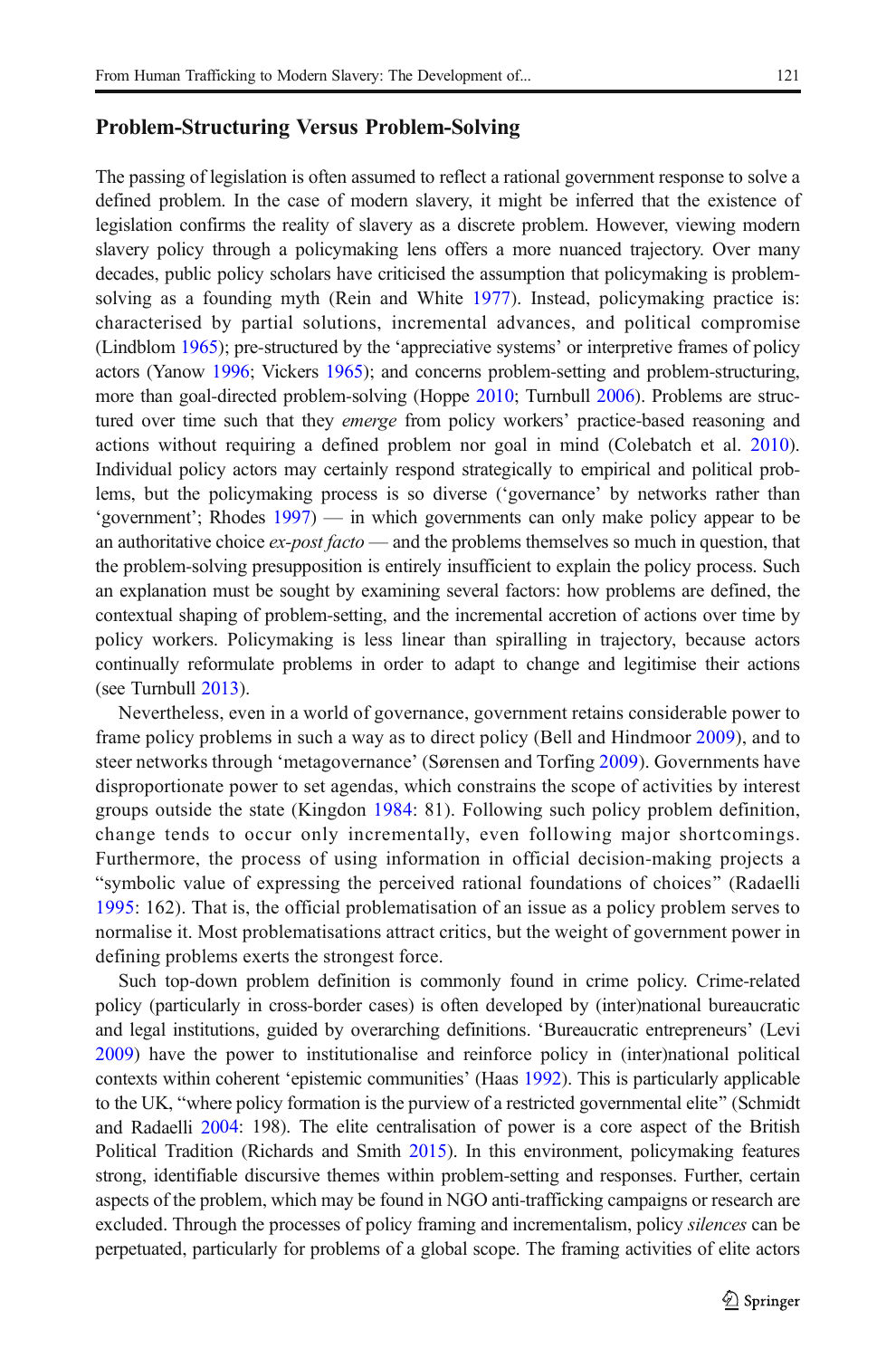produce 'hegemonic discourses' (Wesselink et al. [2013\)](#page-14-0) that exclude alternative problematisations and governance practices. Dorn [\(2010](#page-13-0)) explained the potentially dangerous consequences of (inter)national convergence of policy standards, which create common blind spots. The 'blind spots' of hegemonic discourse in anti-trafficking strategy include types of trafficking that fall outside the dominant frame or unintended policy consequences, for example marginalising migrant sex workers (Agustin [2006](#page-12-0)).

We draw on insights from the 'policy work' (Colebatch et al. [2010](#page-13-0); Hoppe 2010) and interpretive questioning perspectives (Turnbull [2006,](#page-14-0) [2013](#page-14-0)) to posit a framework which identifies how UK modern slavery policy emerged over time via a series of incremental actions and elite framing practices. Using Hoppe's [\(2010:](#page-13-0) 245) idea of problem-setting as a process which gradually develops definitions of problems along a continuum, we characterise modern slavery as a *moderately structured* problem. Problem structuring does not involve application of a one-time solution, but regularises policy processes as a partial answer. Unstructured problems acquire a provisional structure via a repressing answer in regard to a prior situation, becoming moderately structured. However, such problem-structuring responses also have an opening-up property, insofar as either the factual uncertainties or normative ambivalences around the issue require further research or political negotiation (Hoppe [2010](#page-13-0): 74, 79–85). By contrast, a *structured* problem is one in which "members of [the]...policy community are closer to agreement on norms and values at stake, and closer to certainty on required and available knowledge^ (Hoppe [2010](#page-13-0): 245; Mills [1970](#page-14-0)). Modern slavery is moderately structured because it involved (some) normative agreement between stakeholders but also exhibited a degree of uncertainty around knowledge, the policy debate around effectiveness and risk distribution. In the case of UK modern slavery policy, problem structuring took place in two phases. The first phase marked the initial (re)recognition of the problem, relating to a time frame spanning from the mid-1990s to around 2013. The second phase relates to the development of 'modern slavery' legislation beginning towards the end of the first phase. Both have been marked by a series of problematisations and policy responses, highlighting disjunctions between the constructed policy problem and empirical realities, and showing how elite problematisations excluded alternatives, even if the final shape of policy remained somewhat open. Thus, the limited knowledge of human trafficking during the early development of policy (largely relating to sexual exploitation of women and girls) provided the context against which this phase of policymaking was problematised. Subsequent responses were built upon previous partial solutions, such that anti-trafficking policy emerged from a series of incremental actions, running ahead of research. Thus, the implicit question treated, i.e. the policy frame, was limited to sexual exploitation. Then the experiences of campaign groups, followed by involvement of key organisations representing licit industry, along with identification of alternative types of exploitation, altered the questions being asked and generated a second phase of legislative problematisation, ultimately embedded in the Modern Slavery Act 2015. However, the problems had been reframed under the unifying banner of 'slavery', with a new moral dimension and amplified symbolic power.

# Phase One: The UN Protocol and Implementation of UK Trafficking Legislation

Although the United Nations Convention for the Suppression of the Traffic in Persons and the Exploitation of the Prostitution of Others was adopted in 1949, human trafficking did not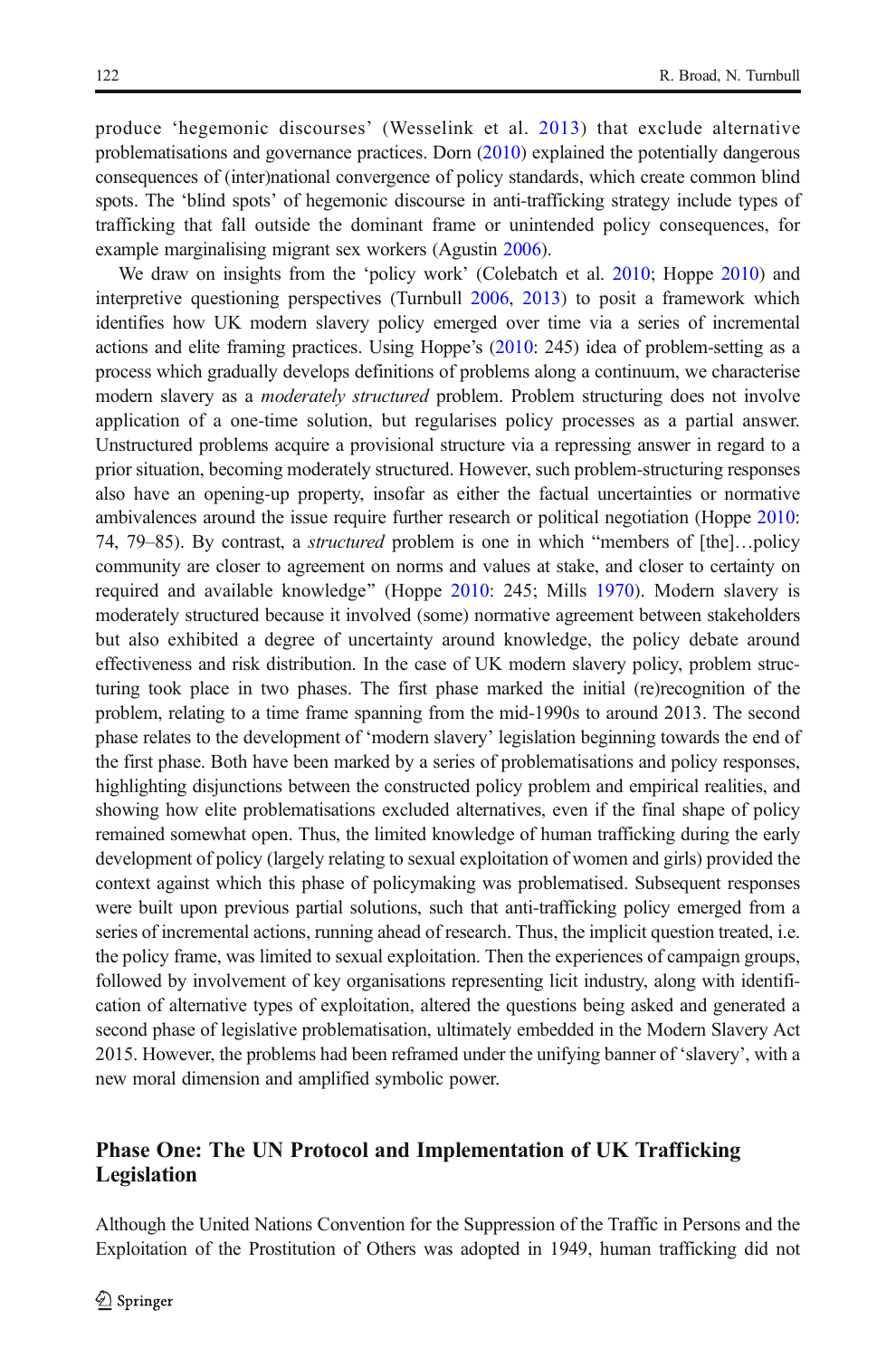become a focus of interest until the mid-1990s.<sup>3</sup> The renewed focus on the problem has been attributed to several factors including the increased international interest in organised crime, particularly following organised-crime related murders of two Italian judges in 1992. This was coupled with building anxiety regarding migration and the perceived expansion of international illegal markets following the collapse of former communist regimes (Mai [2010](#page-14-0)). Despite increased international policy focus, this was not paralleled with research that would have informed a more robust evidence base. Since its inception, problems have been identified with the shape of human trafficking policy and the nature of the response (Broad [2013;](#page-12-0) Danailova-Trainor and Laczko [2010](#page-12-0); Salt [2000\)](#page-14-0). The shape of trafficking policy was thus questioned from the beginning, particularly by groups outside the dominant construction, who interpreted it within the context of their professional, political and institutional experiences.

The UK government was thus politically motivated to deal with an emerging problem, such that the first response was a top-down political action, primarily to legitimise government authority in response to international pressure to act, rather than a problem-based inquirydirected activity (Turnbull [2013\)](#page-14-0). The UK response was thereby situated within and prompted by global awareness-raising about human trafficking that structured nation states' policymaking. In 2000, the Protocol to Prevent, Suppress and Punish Trafficking in Persons Especially Women and Children supplementing United Nations Convention against Transnational Organised Crime (hereinafter referred to as The Protocol), provided the foundation for global anti-trafficking policy. That umbrella of the Convention against Transnational Organised Crime firmly shaped the framework for national responses. Doezema ([2005](#page-13-0), [2010\)](#page-13-0) effectively analysed the processes through which The Protocol was drafted and argued that sex worker narratives remained absent, despite raising concerns about the potential harmful outcomes for these workers, and the inheritance of historical 'white slavery' myths into the policy frame.

Prior to this phase of policymaking, UK responses to activities of this nature had to be managed by legislation not entirely suited to the problem. This included the Sexual Offences Act 1956 (SOA): 'causing the prostitution of women' (s.22) or other offences such as assault or false imprisonment. The maximum sentence under the SOA 1956 was two years, which was considered insufficient given the perceived gravity of the activities. It was therefore superseded by the SOA 2003, which contained offences related to trafficking for sexual exploitation.<sup>4</sup> Parallel to this, the Immigration Act 1971 legislated for the facilitation of illegal entry into the UK, which had been used to deal with circumstances involving illegal movement where evidence was insufficient to pursue other offences. The Asylum and Immigration Act 2004 contained a provision regarding trafficking for forced labour but was limited in scope. However, political pressure also arose from below and impacted upon legislative direction. Following campaigning by organisations such as Anti-Slavery International and Liberty, a new offence of slavery, servitude and forced labour was introduced in the Coroners and Justice Act 2009 (s.71). Thus, the policy problematisation clearly divided trafficking into two distinct problems; sexual exploitation and labour exploitation, with the focus firmly on the former, via the global frame. This then led to a separation of responses to these policy problems, with the remit for sexual exploitation falling to law enforcement units responsible for other sexual

 $3$  For a comprehensive review of UN policy, see Farrior [1997.](#page-13-0)<br> $4$  Following the provisions contained in the Nationality, Immigration and Asylum Act 2002, which was regarded as an interim measure to deal with trafficking activity pending the development of the SOA 2003 (Skrivankova [2007](#page-14-0)).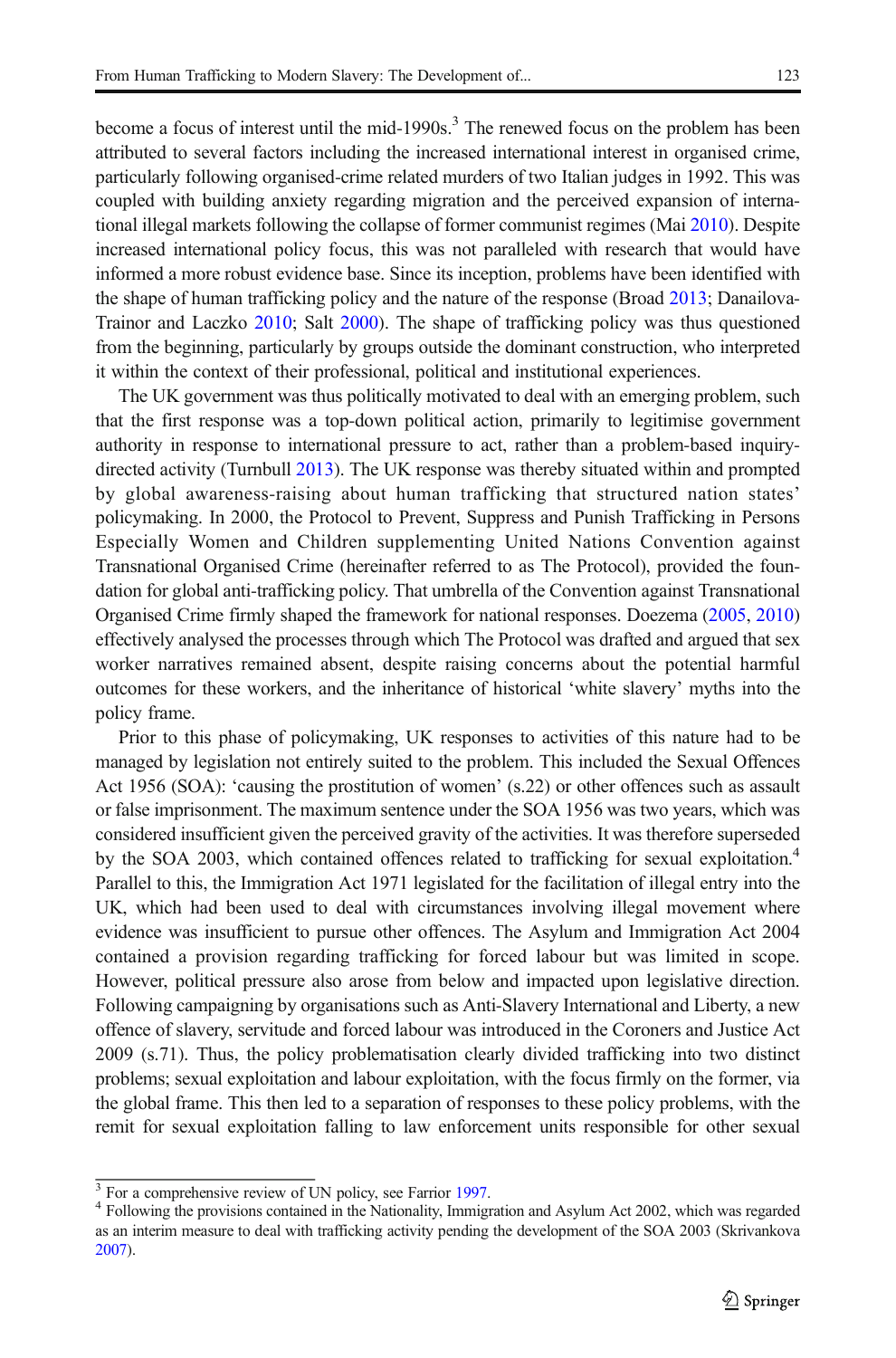offences and the latter being dealt with, if at all, through border control or piecemeal responses by officers experienced in dealing with sexual exploitation.<sup>5</sup>

The problem itself was thus structured by a combination of existing legislation and political pressures from national and supra-national actors. Further structuring effects can be found from both sources, including the activities of civil society organisations. The National Referral Mechanism (NRM) was a policy initiative introduced during Phase One, answering questions posed primarily by NGOs in order to provide more support to trafficked victims. It was initiated in the UK as a result of the ratification of the Council of Europe Convention on Action against Trafficking in Human Beings (April 2009) illustrating the growing focus on victim protection. Through the NRM, designated 'competent authorities' refer cases for assessment to decide whether there is sufficient evidence to prove victimisation. Systems of victim protection in the UK were developed while balancing the targets of the then United Kingdom Border Agency (UKBA) regarding the removal of undocumented migrants leading to criticism of their level of commitment to victim care (Balch and Geddes [2011](#page-12-0)). It has increasingly been recognised that non-statutory organisations have an important role in identifying and referring potential victims to official authorities and understanding the way in which victims present their experiences. Significant problems have been identified by NGO professionals working with victims, of the poor response experienced by victims and particularly the lack of support following the 45 days provided in the legislation<sup>6</sup> (Human Trafficking Foundation  $2016$ ; ATMG [2013\)](#page-12-0). Although the government NRM pilot and review (Home Office [2017a\)](#page-13-0) identified many of these problems, no substantive changes have been made; also identified by the National Audit Office review of modern slavery (Home Office [2017b](#page-13-0)). The reliance of the NRM on a "coherent, consistent and undelayed victim disclosure" has been criticised given many victims' mistrust of authority (Anti-Slavery Commissioner [2017](#page-12-0)). This policy response has lacked the nuance to deal effectively with victims despite the increasing prominence of victim protection in problem-setting and the role of non-official actors in understanding the needs of victims.

Although employment-driven migration has long been part of the policy context for trafficking, the issues of labour exploitation were essentially unexplored during the first phase. The impacts of Phase One legislation were largely felt by migrant workers through mechanisms to target migration by alternative means. These earlier policy responses were dominated by a migration-crime-security frame (Goodey [2008\)](#page-13-0), rather than through an understanding of employment and exploitation associated with migration. The development of policy in this area took place within the context of an immigration and crime crisis in 2006 following the release of over a thousand migrant prisoners without consideration of deportation (Balch and Geddes [2011\)](#page-12-0). This was coupled with a focus on the exploitative conditions in which many migrants worked, brought to the fore by the Morecambe Bay tragedy of 2004 which led to the establishment of the then Gangmasters Licencing Authority (GLA $^7$ ). This policy development, although welcomed in terms of improving the level of market regulation, was criticised as only occurring as a result of tragic circumstances (Skrivankova [2007](#page-14-0)). International actors in this field did not act quickly enough to influence the policy frame: "The International Labour Organisation (ILO) maintained a decidedly low profile during the [policy] negotiations

 $\frac{5}{6}$  For example, see Broad [2013](#page-12-0).<br><sup>6</sup> At the time of writing, a private members bill put forward by Lord McColl to extend support available to victims is under consideration.

<sup>7</sup> Now the Gangmasters Labour Abuse Authority following changes to the remit of the organisation, see <http://www.gla.gov.uk/who-we-are/our-aims-and-objectives/the-gangmasters-and-labour-abuse-authority/>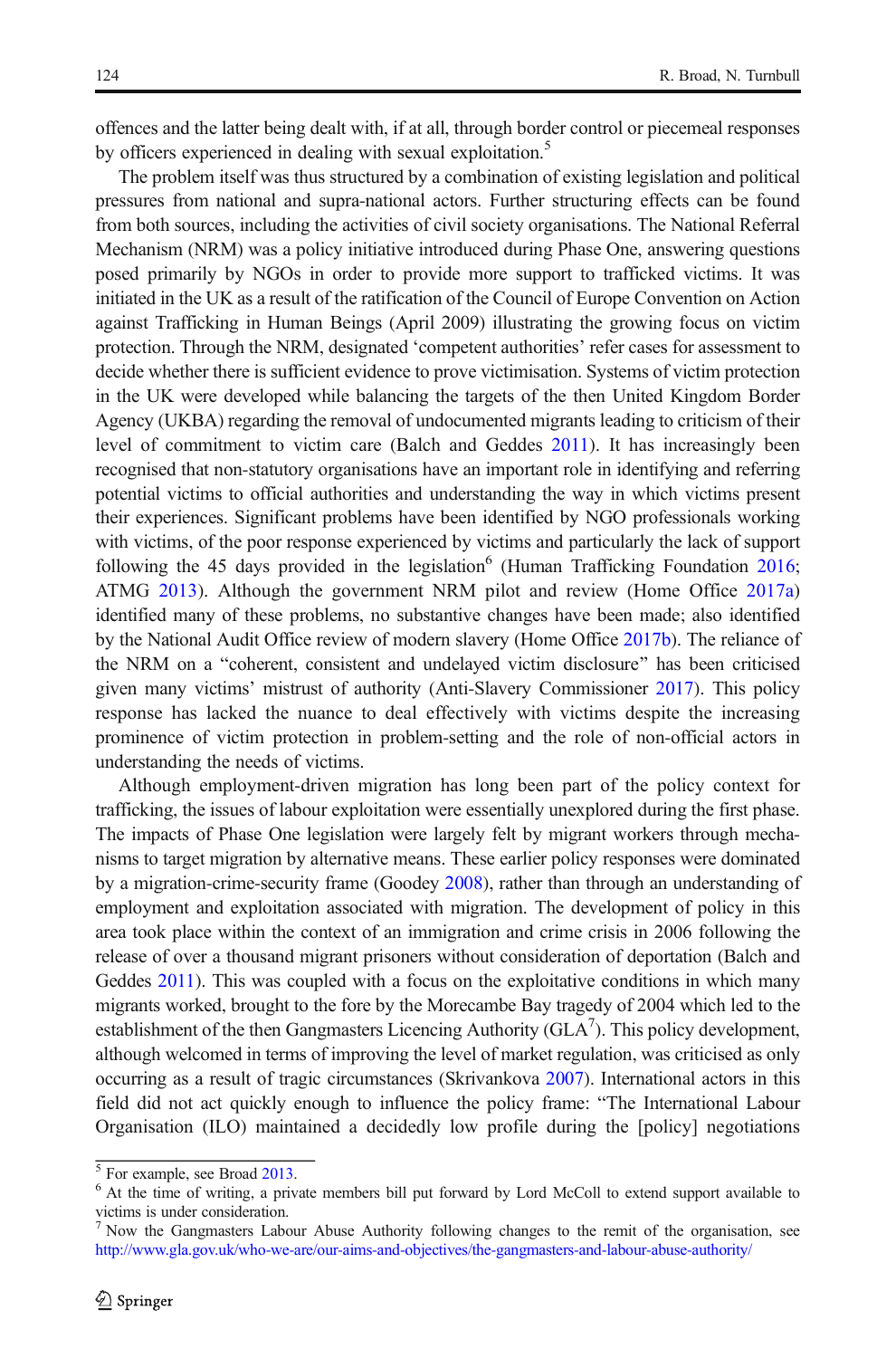[and]…further deprived the negotiations of crucial expertise on forced labour and child labour issues" (Chuang  $2013: 616$  $2013: 616$ ). The ILO ([2005](#page-13-0)) subsequently produced a report that incorporated issues of forced labour into the problematisation of trafficking. Whilst this was crucial in terms of the introduction of forced labour into the frame, it occurred only after The Protocol and the first phase of the UK legislation, leaving the policy response in need of change. Similarly, early opportunities for communication between the GLA and those involved in targeting trafficking were missed (Skrivankova [2007](#page-14-0)) and these issues remained outwith the policy frame.

Since the outset, the posing of policy questions has had an enduring impact. The problematisation of trafficking as the sexual exploitation of young women and girls saw an underutilisation of legislation targeting labour exploitation (Skrivankova [2007\)](#page-14-0). The Home Office [\(2008\)](#page-13-0) reported a total of 84 convictions for trafficking offences during 2004– 2008 with only six convictions for trafficking for labour exploitation; two of which attracted custodial sentences. The presence of forced and exploitative labour in the human trafficking frame began to increase in official accounts during this phase. The UK Action Plan on Tackling Human Trafficking (Home Office [2007\)](#page-13-0) identified objectives to increase the knowledge base, enforcement activity, prosecutions for and resources allocated to trafficking for labour exploitation. The 2011 'Human Trafficking: The Government's Strategy' stated that "trafficking for labour exploitation could become more prevalent than other forms" (Home Office [2011:](#page-13-0) 5) and identified the importance of engagement with labour inspectorates. Despite shifting recognition of the problem and increased attention on forced labour in the late 2010s, limitations persisted because "trafficking has often been interpreted in a narrow way in the UK" (Dwyer et al.  $2011: 32$  $2011: 32$ ). In the context of the continued gaps in research on trafficking for the purposes of labour exploitation, policy responses often continued to focus on trafficking for sexual exploitation.

The 2011 Government Strategy set out four key principles: improved victim identification and care; reducing the threat (alluding to organised threat assessment); more effective action at the border; and improved coordination. This built on 'A Strong New Force at the Border' (Home Office [2008](#page-13-0)) and the 'UK Action Plans on Tackling Human Trafficking' (Home Office [2007](#page-13-0)), which located human trafficking in the frame of migration and security. Lee [\(2011\)](#page-13-0) argued that this approach lacked a robust evidence base and instead dealt with the so-called 'risks' of illegal migration, leading to the criminalisation of migrants. Much of the earlier legislative and counter-trafficking provisions were competing with immigration-focused legislation, balancing the needs of trafficked victims with immigration restrictions. The fourth key principle (more effective coordination) represented an important addition to the policy frame leading to the development of multi-agency approaches to human trafficking and widened the remit for tackling human trafficking from primarily law enforcement to a model which included a wide range of actors, including corporations (discussed further below).

The moderately structured problem that emerged created a very clear and specific foundation for human trafficking policy. However, this was only one possible formulation of the problem, influenced by the UN Protocol, existing legislation, and the limited role of activist groups (Doezema [2005,](#page-13-0) [2010\)](#page-13-0). Without working towards any agreed-upon goal, this problematisation created the problem itself by posing an implicit question: 'how to protect innocent, naïve, young women from evil, organised (and largely migrant) criminal men?' The resultant problem thereby focused efforts on the 'rescue' of young women, primarily sex workers (Agustin [2008\)](#page-12-0). Consequently, in the early stages of policy action, responses often took the form of brothel raids. Media narratives characterised victims of trafficking as (often attractive) vulnerable young women (Berman [2003](#page-12-0)). Thus, the direction taken both at policy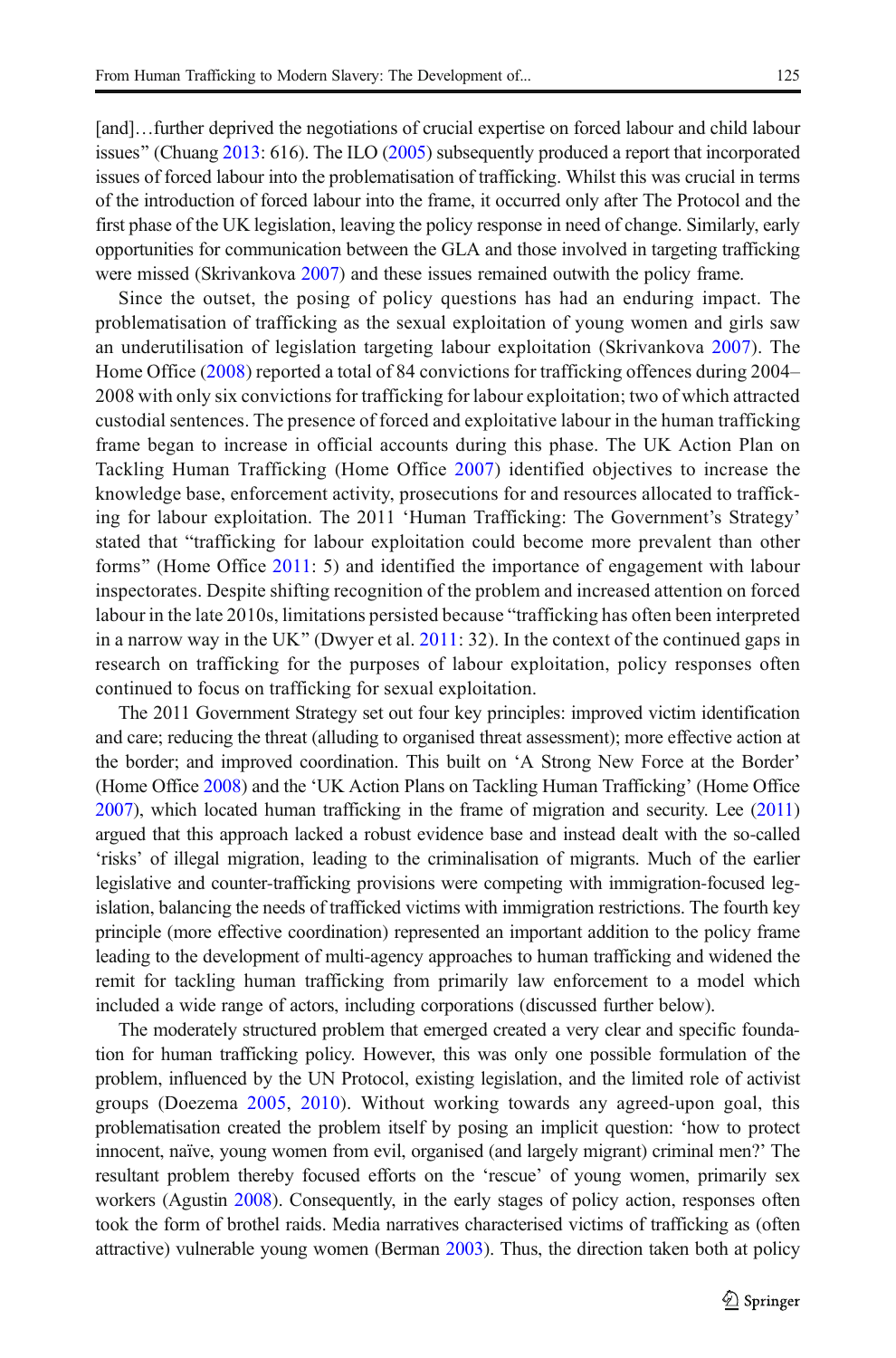and operational level in answering the policy problem explicated the same elements of the problem and repressed others, contributing to the stability of anti-trafficking policy and practice as a moderately structured problem.

#### Phase Two: The Emergence of 'Modern Slavery'

The second phase of policymaking built upon the first, with the focus of this reproblematisation on exclusions of the existing legislation, arising from political mobilisation by activist groups and a new discourse introduced by powerful domestic political actors. The term 'human trafficking' has largely been replaced with 'modern slavery' in activist campaigns, legislation and political discourse, following strong advocacy by former Home Secretary and now Prime Minister Theresa May, to reframe and structure the problem as a general problem of slavery. This policy change has occurred despite problems and resistance to this move particularly regarding the widening remit of 'modern slavery' (see Chuang [2013](#page-12-0); Balch and Geddes [2011](#page-12-0)). This shift requires explanation. There were certainly important domestic actors involved, but international influences were also present in the form of antislavery activism through 'new abolitionist' discourse (O'Connell Davidson [2015](#page-14-0)) promoted at the domestic level. Also crucial was the continuing UK context of heightened public concern about immigration, linked with anti-EU sentiment and the perceived negative effects of globalisation on many citizens, challenging the major political parties (Clarke et al. [2016](#page-12-0)). The problem of trafficking was expanded to include a wider range of activities (Chuang [2013\)](#page-12-0) under the new policy frame of 'modern slavery'. A Home Office review of modern slavery related activity identified 17 types, ranging from benefit-related crime to the movement of people to trade drugs (Home Office [2017c](#page-13-0)). This framing has established a more structured problematisation, evincing a strong moral component. The new discourse of slavery, promoted by the government and key think tank The Centre for Social Justice, then supported by activist groups, helped to solidify the discourse and thereby act intersubjectively to 'reduce complexity' (Jessop [2010](#page-13-0); see Mayblin [2016](#page-14-0)) and provide more structure to the problem, at least in terms of symbolic meaning, even if many problematic elements remain, as discussed below.

Reports from the Anti-Trafficking Monitoring Group (ATMG [2013](#page-12-0)) and the Centre for Social Justice (CSJ [2013\)](#page-12-0) identified several problems with the existing legislation, particularly the need to develop more coordinated multi-agency approaches and to increase victim protection. They recommended in response (amongst other things) a single modern slavery Act. The 'collateral damage' of early trafficking policy has been well documented, including the criminalisation of migrant sex workers, increasingly restrictive border controls and increased surveillance of the sex industry (see Agustin [2006](#page-12-0); Kempadoo [2015;](#page-13-0) Sanders [2007;](#page-14-0)) in addition to disparities in the prosecution processes between the legislation aimed at sexual exploitation and that aimed at labour exploitation (Home Office [2011](#page-13-0)). A growing evidence base identifying forced labour in a diverse range of markets (Skrivankova [2014](#page-14-0)) contributed to a new approach, "albeit in a piecemeal and incremental fashion" (Balch [2015](#page-12-0): 88) as new questions were introduced into the policy framework, changing the understanding of the problem. As a result, policy consultations were initiated throughout 2013 and the draft Modern Slavery Bill was presented to Parliament in December (Home Office [2013](#page-13-0)). In this way, a new process of problematisation not only dealt with limitations of the existing trafficking legislation, but afforded an opportunity to reframe several problems under one banner: 'modern slavery'.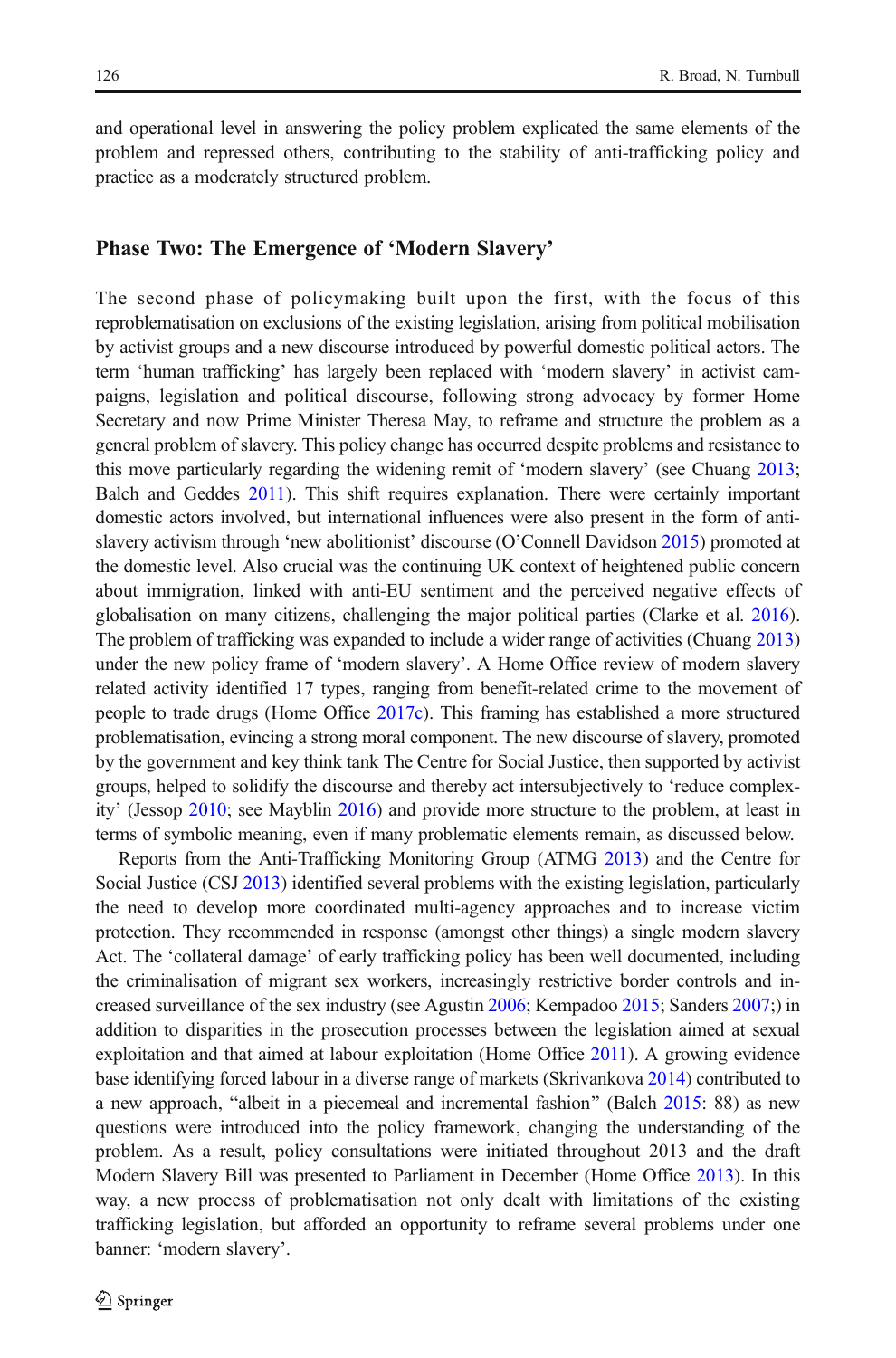This questioning sought to deal with exclusions arising from weak implementation practices. Building on recommendations from the 2013 reports, a government review highlighted the efficacy of multi-agency work in anti-trafficking strategy including co-location and the inclusion of non-statutory agencies in the planning and execution of enforcement operations (Home Office [2014\)](#page-13-0). There is emerging evidence that a multi-agency organised crime focused law enforcement strategy is effective (Kirby and Nailer [2013](#page-13-0)). However, these multi-agency approaches are still in early stages of development (Harvey et al. [2015\)](#page-13-0) and further research is required to identify the ways in which organisations can coordinate their actions and how this can broaden and inform policy response, particularly in relation to how institutions can contribute responses that challenge the dominant narrative.

The opportunities presented by multi-agency working models were partially mediated by top-down policymaking. The Protocol and dominant narrative had already defined the problem as one of (transnational) organised crime and therefore required a law enforcement response. This frame was adopted over a possible alternative, grounded in human rights, despite concerns regarding deterioration of victims' rights without a significant human rights focus (Jordan [2002;](#page-13-0) Villacampa and Torres [2017](#page-14-0)). Under initial legislation, and perhaps due to the marginalisation of a human rights orientation, many states provided inadequate support for victims of trafficking (Chuang [2013](#page-12-0)), posing a policy problem that has resulted in the more detailed provisions for victims in the Act as discussed above. However, providing support for a group of people who are often at the periphery of employment and society has proven difficult, particularly in the context of restrictive migration policy and increasing hostility towards migrant workers. Thus, the law enforcement frame tended to counter the stated intention of improved victim protection. At a more general level, the law enforcement response differs from the human rights view in viewing victims as entirely lacking in agency, as having been exploited against their own free will, whereas a human rights frame would give rights to workers by conceding the possibility of choice in their actions.

The influence of the Catholic Church via the CSJ modern slavery report ( [2013](#page-12-0)) — an influential think tank founded by key Conservative Party figure Iain Duncan Smith — was vital in framing the new abolitionist character of the policy. The involvement of the Catholic Church in the propagation of modern slavery discourse is extensive and has been building for some time (see Catholic News Agency [2008](#page-12-0)). This has been institutionalised in the form of the Santa Marta Group, initiated in Britain and now internationalised, which organises conferences and conducts advocacy. This Vatican-endorsed organisation is an important Transnational Moral Entrepreneur (TME) (Nadelmann [1990\)](#page-14-0) promoting the abolition of new forms of exploitation under the banner of slavery. Along with important liberal TMEs, such as Bales ([1999,](#page-12-0) [2005](#page-12-0)), contemporary anti-slavery activists have propagated a new discourse and morality in support of a global prohibition regime (Nadelmann [1990](#page-14-0)) enacted in criminal law within individual nation-states. The actions of religious and liberal forces evoke a resonance with historical anti-slavery campaigns of previous centuries, however the full nature of these campaigns has yet to be researched. $8\text{ In the UK, the law enforcement response}$ bolstered the underlying strong moral claims of the legislation by instituting a strongly protectionist mode of state action. This policy response contributed to further problem structuring, allowing other problems to be subsumed and treated similarly. The British Political Tradition of elite, top-down government and Theresa May's more interventionist mode of policymaking — part of a new 'post-liberalism' in social policy found on both the

<sup>8</sup> Although see <http://gtr.rcuk.ac.uk/projects?ref=ES%2FN014979%2F1> for new research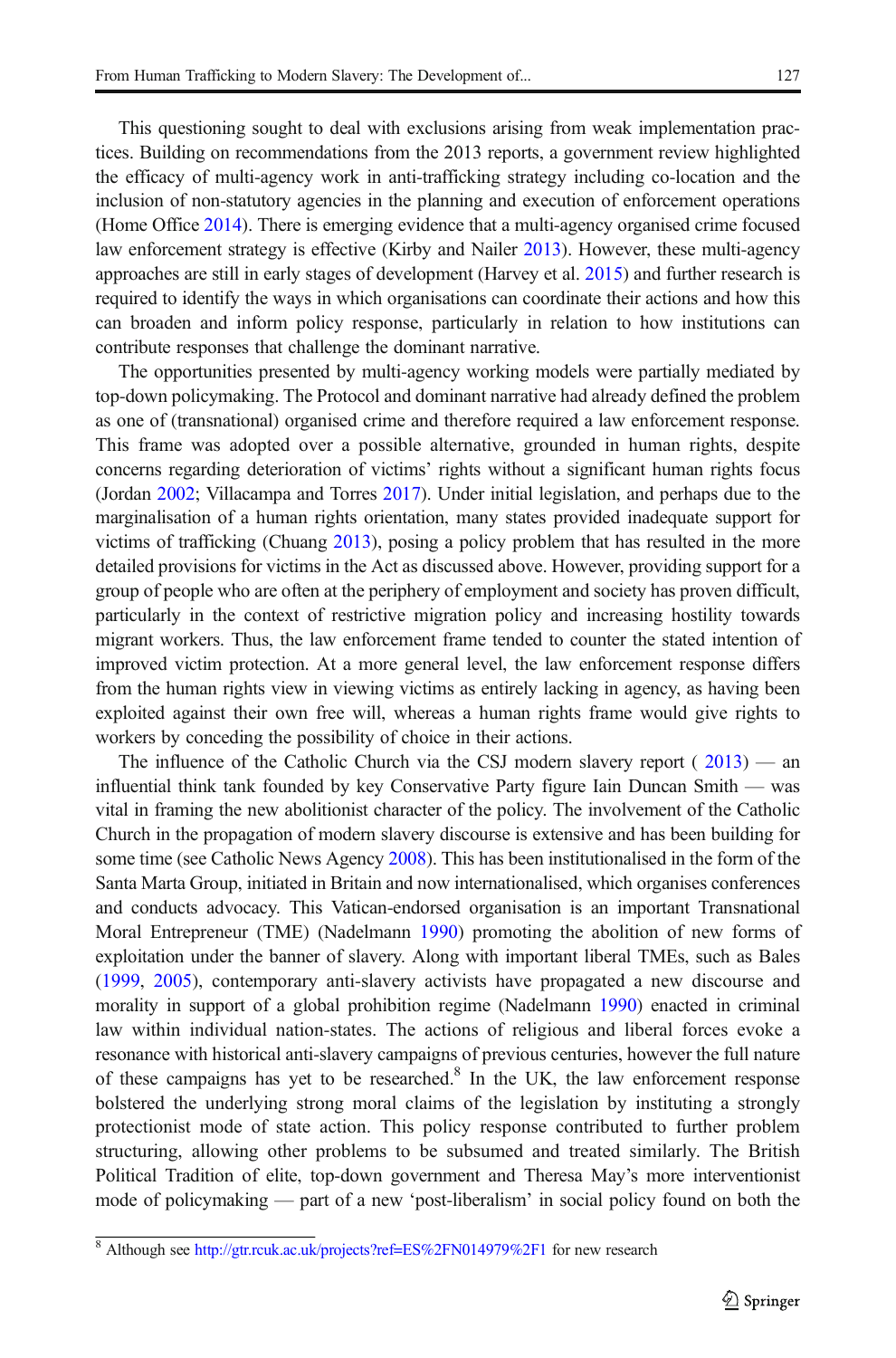right and left of British politics (Sage [2012\)](#page-14-0) — were also important forces behind the legislative provisions and marginalisation of alternative voices.

The Act defines modern slavery as including human trafficking, slavery, forced labour and domestic servitude. The term therefore incorporates not only human trafficking but a range of other behaviours previously defined as forced labour, prompting a criticism of 'exploitation creep' (Chuang [2013](#page-12-0): 611). This includes the operation of two key problem structuring processes: 1) all forced labour becomes defined as trafficking, regardless of the absence of movement, and 2) all trafficking is labelled as slavery. These definitions were introduced despite existing, extensive international regulation and policy knowledge. Forced labour had been addressed through a complex, broad and inconsistent range of international frameworks (Balch [2015\)](#page-12-0). Although forced labour was incorporated into anti-trafficking policy prior to Phase Two, as noted above, questions around the efficacy of law enforcement approaches to it remained largely absent, repressed in favour of responses addressing sexual exploitation. Balch [\(2015\)](#page-12-0) has criticised the inclusion of forced labour within this policy frame, arguing that it produces confusion for regulators and neglects to recognise the need for a tailored response.

The discursive change from 'trafficking' to 'slavery' created a significant change in the perception of the problem and the policy response. Media attention to exploitative practices such as those in the garment industry and the Qatar football World Cup preparations have expanded the problem from one primarily of sexual exploitation, happening to other people, elsewhere, to one with UK links, impacting on products consumed by the public (Craig [2014](#page-12-0)). Of course, 'slavery' is not new in the trafficking frame. Continuities and discontinuities have been identified by those considering parallels between historic slavery and modern slavery with a movement away from total and permanent ownership towards understanding slavery along a continuum of experiences (Skrivankova [2010\)](#page-14-0) including, for example, forced labour or debt bondage, although the term remains problematic in alluding to complete control (Bales [2005](#page-12-0); O'Connell Davidson [2015](#page-14-0); Weitzer [2015\)](#page-14-0). The term 'slavery' is heavily weighted and emotive, serving political functions (Balch [2015](#page-12-0)) and, similarly to the term 'trafficking', lacks conceptual clarity and consistency of meaning (Chuang [2013\)](#page-12-0). The lack of clarity further emphasises the emotional impact of the term 'slavery', which draws public attention to the issues but also uses the 'moral' as a legitimate basis for policy interventions.

The use of the term 'slavery' can shift campaign foundations from a robust evidence base to being driven by moral impetus. The 'moral crusades' associated with trafficking have parallels with the purity movements of the late 1800s/early 1900s, with responses ostensibly framed around protection of women and girls, which frequently resulted in more punitive measures (Spencer and Broad [2011](#page-14-0); Weitzer [2007](#page-14-0); Gorham [1978\)](#page-13-0). Kempadoo [\(2015:](#page-13-0) 18) has argued that, from an international perspective, these campaigns are taken on by "a neoliberal white chivalrous crusade across the world, born of a moral sense of goodness that shores up the power and subjectivity of the North, with the 'developing' Global South and East as the dumping grounds for helping imperatives involving rescue and charity", which are largely ineffective. Anti-slavery operations in late 2016 and early 2017 have raised concerns regarding the conflation of modern slavery and migration, illustrating parallels with operations conducted under Phase One of the legislation leading to negative outcomes for migrant workers. For example, Operation Magnify targeted UK nail bars, resulting in the arrest of approximately 100 migrant workers (Guardian [2016](#page-13-0)). This mirrors the outcomes of earlier approaches, such as Operations Pentameter I and II (Guardian [2009\)](#page-13-0) which resulted in arrest and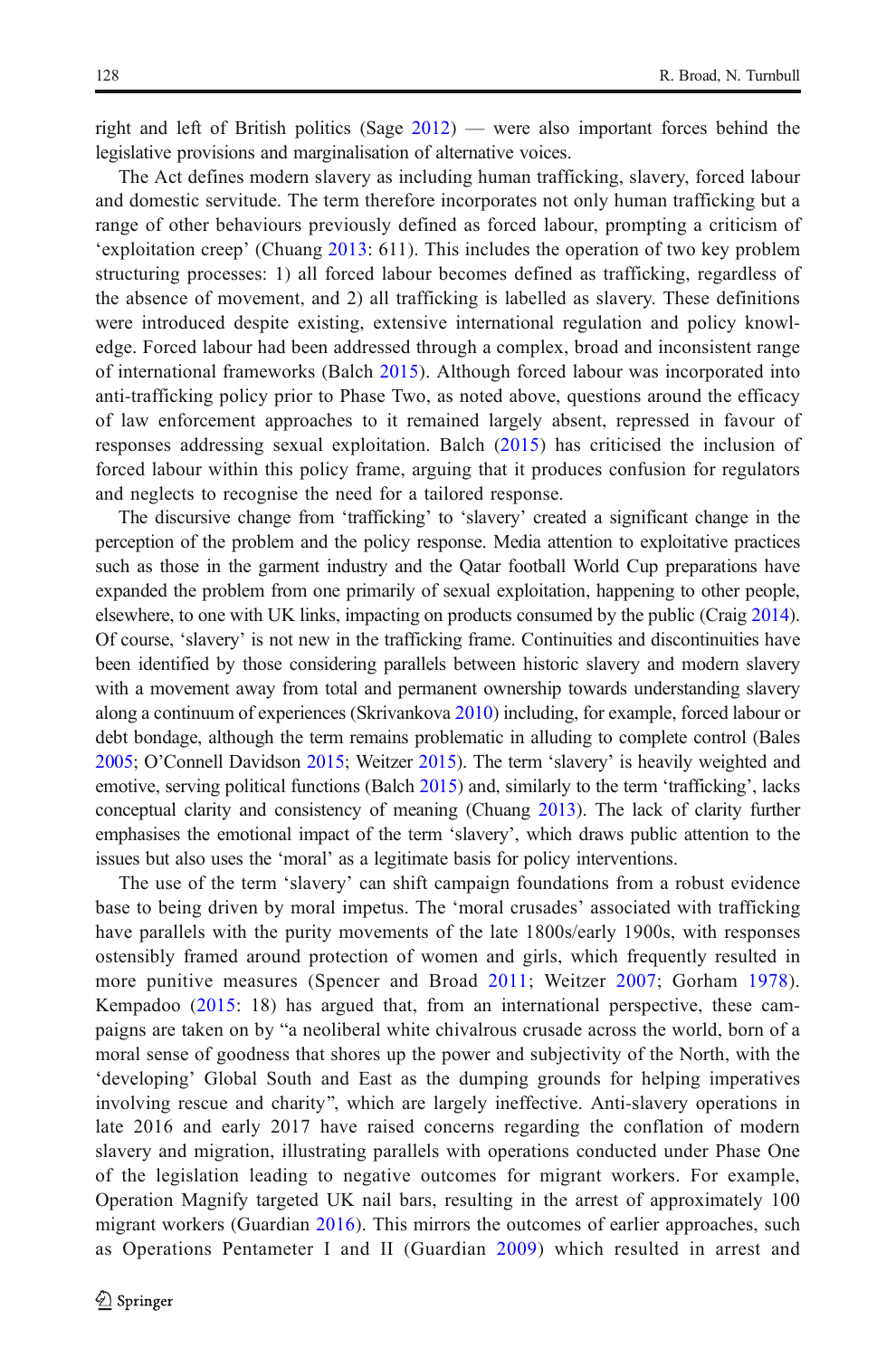deportation of migrant sex workers. Continuing this theme, potential victims of modern slavery have been identified as being detained in immigration detention centres, unable to disclose their experiences or receive support (HMICFRS [2017](#page-13-0)). Thus, despite superficial changes to policy focus, strategy has continued to marginalise migrant workers and exclude them from structures of support.

The Act has included provisions to widening responsibility for labour exploitation to include corporations; provisions also featured in the developing policies of other countries, for example, New Zealand. The Transparency in Supply Chain provisions (s.54) represent a new structuring of the problem. However, this is not the first attempt in the UK to legislate for this type of corporate responsibility. The UK Company Supply Chains (Eradication of Slavery) bill was brought before Parliament in 2012 but was not passed. Criticisms of the debate and decision were framed around the incongruence between this policy and policies promoting corporate self-regulation (Phillips [2015\)](#page-14-0) and in the wider context of holding corporations responsible for criminal activity (Lord and Broad [2018\)](#page-14-0). At the time of writing, some organisations have published statements required under s.54 with varying recognition of modern slavery as an issue in their supply chains as well as a varying commitment to tackling it.9 The obligations do not carry penalties for non-compliance, instead relying on moral and consumer drivers for corporate change. Despite this, these provisions have been viewed as robust in theory but failing to acknowledge the wider context of market pressures and structures that can facilitate recourse to trafficking and/or exploitative labour (New [2015](#page-14-0); Phillips [2015\)](#page-14-0). Radical critics have argued that, in this construction of the problem, the pathologies of global capitalism are ignored as the key context for exploitation, with antislavery activism implicitly upholding neoliberalism by distancing 'us' from 'them' through an othering by racialised stereotypes (Kempadoo [2015](#page-13-0); Agustin [2008\)](#page-12-0). Alternatively, one could argue against this, insofar as anti-slavery policy represents a liberal activism in continuity with the past, and at the same time a post-liberal reaction against the excesses of globalisation by reasserting the moral authority of the nation-state over the exploitative effects of global trade, including of labourers and sex workers. Whatever the case, the difficulty of recognising exploitation falling outside the dominant slavery narrative was identified by campaign groups and contributed to the legislative overhaul (ATMG [2013\)](#page-12-0), as well as being recognised in the response to the Modern Slavery Bill (Public Bill Committee [2015](#page-14-0)). However, despite broadening the types of exploitation and the type of legal 'persons' that might be responsible, the experiences of those outside the dominant narrative remain on the periphery.

The Act thus includes the potential to shift policy answers to the problem from one which is entirely criminal justice based to one that is shared between criminal justice and corporate responsibility. Throughout the development of the Bill and the Act, Theresa May has pledged to work with business to combat the problem (HM Government [2015](#page-13-0)). However, there continue to be tensions between the policy questions and policy answers regarding the extent to which it "is more suggestive of a 're-branding' of anti-trafficking policy" (Balch [2015](#page-12-0): 94), coupled with concern that the corporate responses will be a tick box exercise (Phillips [2015](#page-14-0)). Despite the ostensibly positive motivation to widen the scope of this legislation to protect larger groups of workers, policy developments have been criticised as a way of dealing with issues of migrant workers' rights and creating spurious links between anti-trafficking legislation and frameworks of labour policy (Balch [2015;](#page-12-0) Chuang [2013;](#page-12-0) Kempadoo [2015](#page-13-0)). Posing

<sup>&</sup>lt;sup>9</sup> The Business and Human Rights Resource Centre maintains a public record of these statements. Available at: <https://business-humanrights.org/en/uk-modern-slavery-act-registry>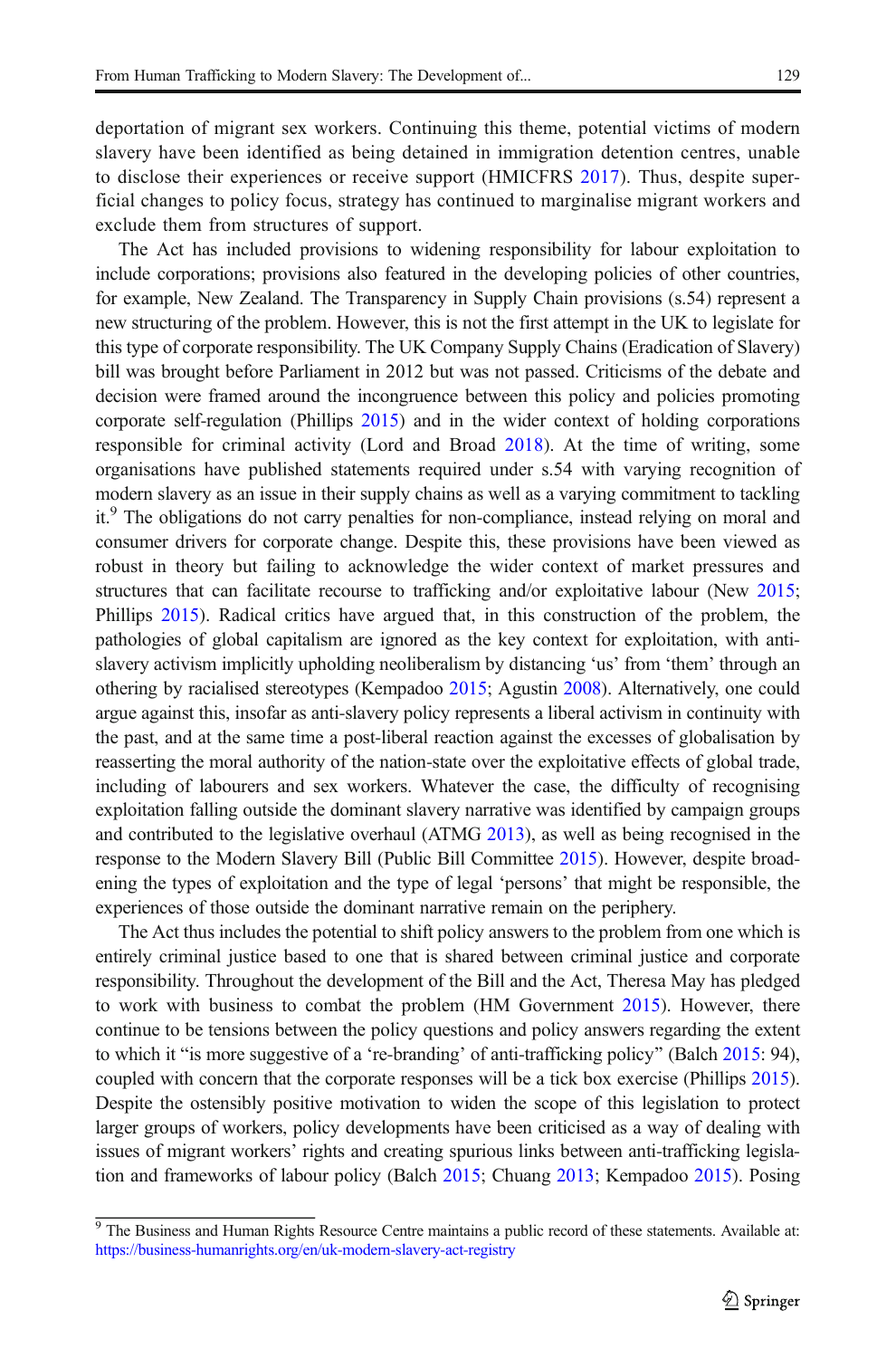questions in the context of policies aimed at labour policy and the rights of migrant workers creates responses that strengthen labour rights protection and interrogate supply chains, shifting some responsibility from the hands of organised criminals to those of corporations through (currently unenforceable) due diligence and compliance. Without more robust tools to ensure compliance with s.54, associated action may not become embedded in the policy response. Furthermore, broader questions regarding the legal and socio-political context that facilitates conditions conducive to slavery (of any type) have yet to be asked or answered within this policy framework.

### **Conclusions**

The development of modern slavery policy in the UK cannot be explained as a rational response to an identified social problem. Nor is policy development a linear process of increasing problem-solving capacity. It is, rather, a product of a policy process characterised by a series of questioning processes and incremental decisions, responses to implementation problems, and affected by influential framing discourses on trafficking and slavery. The process proceeded in two main phases. At each stage, the problem was given more structure, yet also opened up new problems to be tackled. Modern slavery itself, via the Modern Slavery Act 2015, *emerged* from this process, as the Act played a crucial role in constructing slavery as a problem, as much as it aimed to solve it. The legislation constitutes only a partial solution to the various problems brought under the unified slavery banner. Hence, modern slavery remains a moderately structured problem, with more work necessary to address the unintended consequences of the policy and implementation difficulties, such as enhancing multi-agency working, which has been highlighted as crucial in relation to information sharing and the coordination of compliance and prevention action. Limitations lie in the fact that policymaking was characterised by top-down decision-making, which excluded key actors and prevented it being informed by a robust evidence base. This top-down process, along with the strong moral component of global anti-slavery discourse, encouraged a law enforcement response, excluding engagement with the marginalised populations the law was designed to assist. The strong moral discourse of slavery has important symbolic consequences for problem structuring and implementation. More research is needed into the political dimensions of this policy frame, with regard to the influence of TMEs in propagating anti-slavery discourse, the strategies and beliefs of individual government ministers, and patterns of new abolitionist and human rights discourses in international politics. For now, it is evident that both anti-trafficking and anti-slavery discourses played a role in structuring UK public policy and in serving the political legitimation of several governments, with anti-immigration and anti-European Union public sentiment as important contextual factors.

Policy action under the Act is developing under these circumstances. Political support for anti-trafficking measures continues, with Theresa May signalling her commitment by allocating £33 million to such measures. Trafficking policy discourses have previously been criticised for being used to justify restrictive migration policies. On the basis of anti-slavery operations, it appears that some of these outcomes are continuing under the Act. Despite criticisms, the immigration frame has persisted in anti-trafficking and forced labour policy discourse. Trafficking should not be viewed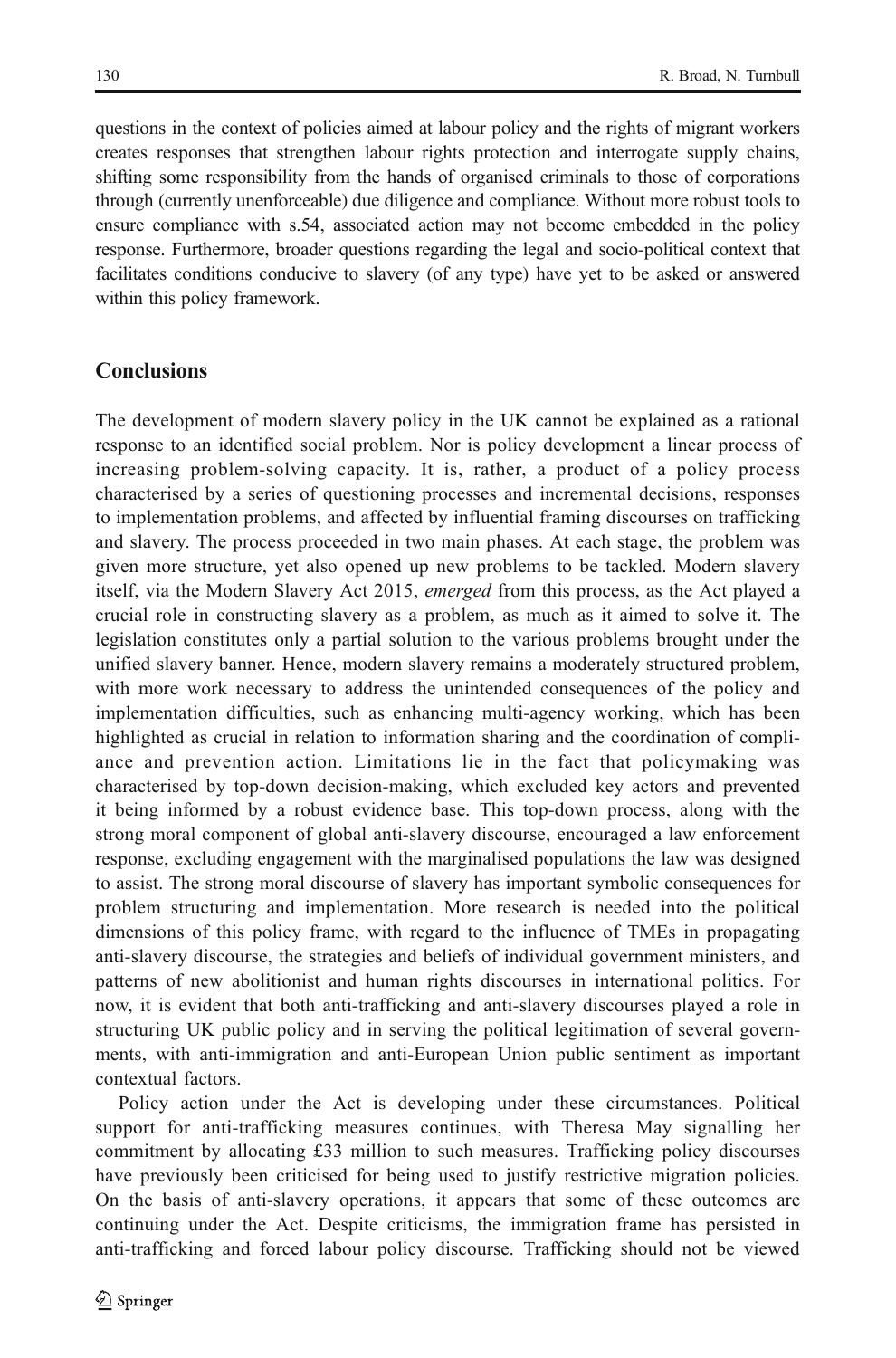<span id="page-12-0"></span>as a problem resulting from migration but instead must be understood as one of a range of issues related to the complexities of migration. These complexities will no doubt become more intricate as Brexit conditions are negotiated,<sup>10</sup> potentially placing larger groups of people into vulnerable employment and migratory areas.

Open Access This article is distributed under the terms of the Creative Commons Attribution 4.0 International License (http://creativecommons.org/licenses/by/4.0/), which permits unrestricted use, distribution, and reproduction in any medium, provided you give appropriate credit to the original author(s) and the source, provide a link to the Creative Commons license, and indicate if changes were made.

## References

- Agustin, L. (2006). The disappearing of a migration category: Migrants who sell sex. Journal of Ethnic and Migration Studies, 32(1), 29–47.
- Agustin, L. (2008). Sex at the margins: Migration, labour markets and the rescue industry. London: Zed.
- Anti-Slavery Commissioner (2017). Identifying, referring and supporting victims of modern slavery in the UK's national referral mechanism. Open letter to Sarah Newton MP. Available at: [http://www.](http://www.antislaverycommissioner.co.uk/media/1114/letter-to-sarah-newton-mp-on-the-national-referral-mechanism.pdf) [antislaverycommissioner.co.uk/media/1114/letter-to-sarah-newton-mp-on-the-national-referral-mechanism.](http://www.antislaverycommissioner.co.uk/media/1114/letter-to-sarah-newton-mp-on-the-national-referral-mechanism.pdf) [pdf.](http://www.antislaverycommissioner.co.uk/media/1114/letter-to-sarah-newton-mp-on-the-national-referral-mechanism.pdf) Accessed 12/04/17.
- ATMG. (2013). In the dock: Examining the UK's criminal justice response to trafficking. London: Anti-Trafficking Monitoring Group.
- ATMG (2017). Brexit and the UK's fight against modern slavery. Anti-Trafficking Monitoring Group: London. Available at [https://www.antislavery.org/wp-content/uploads/2017/07/ATMG-Brexit-paper.pdf.](https://www.antislavery.org/wp-content/uploads/2017/07/ATMG-Brexit-paper.pdf) Accessed 23 /01/18.
- Balch, A. (2015). Understanding and evaluating UK efforts to tackle forced labour. In G. Craig, L. Waite, H. Lewis, & K. Skrivankova (Eds.), Vulnerability, exploitation and migrants: Insecure work in a globalised economy (pp. 86–98). Basingstoke: Palgrave Macmillan.
- Balch, A., & Geddes, A. (2011). Opportunity from crisis? Organisational responses to human trafficking in the UK. The British Journal of Politics and International Relations, 13(1), 26–41.
- Bales, K. (1999). New slavery in the global economy. Berkeley: University of California Press.
- Bales, K. (2005). Understanding global slavery: A reader. Oakland: University of California Press.
- Bell, S., & Hindmoor, A. (2009). Rethinking governance: The centrality of the state in modern society. Cambridge: Cambridge University Press.
- Berman, J. (2003). (un)popular strangers and crises (un)bounded: Discourses of sex trafficking, the European political community and the panicked state of the modern state. European Journal of International Relations, 9(1), 37–86.
- Broad, R. (2013). Stuck in traffic. Doctoral thesis available [https://www.escholar.manchester.ac.uk/uk-ac-man](https://www.escholar.manchester.ac.uk/uk-ac-man-scw:221262)[scw:221262.](https://www.escholar.manchester.ac.uk/uk-ac-man-scw:221262) Accessed 16/08/17.
- Catholic News Agency (2008). Human trafficking is modern slavery, says Vatican official. Vatican City, 15 February. Available at: [http://www.catholicnewsagency.com/news/human\\_trafficking\\_is\\_modern\\_slavery\\_](http://www.catholicnewsagency.com/news/human_trafficking_is_modern_slavery_says_vatican_official/) [says\\_vatican\\_official/](http://www.catholicnewsagency.com/news/human_trafficking_is_modern_slavery_says_vatican_official/). Accessed 21 August 2017.
- Centre for Social Justice. (2013). It happens here: Equipping the United Kingdom to fight modern slavery. London: Centre for Social Justice.
- Chuang, J. (2013). Exploitation creep and the unmaking of human trafficking law. American Journal of International Law, 108(4), 609–649.
- Clarke, H., Whiteley, P., Borges, W., Sanders, D., & Stewart, M. (2016). Modelling the dynamics of support for a right-wing populist party: The case of UKIP. Journal of Elections, Public Opinion and Parties, 26(2), 135–154.
- Colebatch, H. K., Hoppe, R., & Nordegraaf, M. (Eds.). (2010). Working for policy. Amsterdam: Amsterdam University Press.
- Craig, G. (2014). The global markets in modern day slavery. Criminal Justice Matters, 97(1), 6–7.
- Craig, G. (2017). The UK's modern slavery legislation: An early assessment of progress. Social Inclusion, 5(2), 16–27.
- Danailova-Trainor, G., & Laczko, F. (2010). Trafficking in persons and development: Towards greater policy coherence. International Migration, 48(4), 38–83.

 $10$  For a review of the potential impact of Brexit on modern slavery strategy, see ATMG 2017.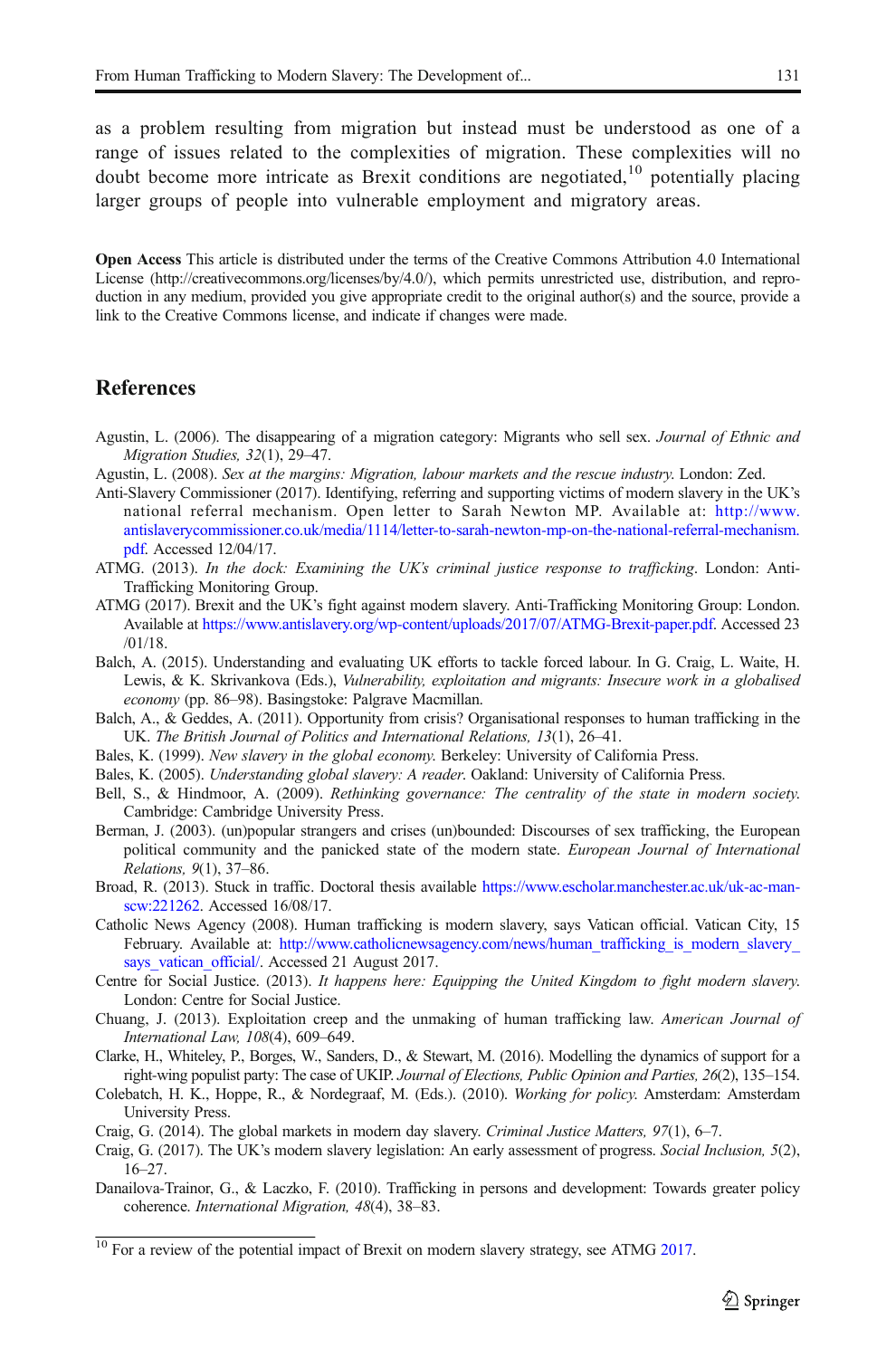- <span id="page-13-0"></span>Doezema, J. (2005). Now you see her, now you don't: Sex workers at the un trafficking protocol negotiation. Social and Legal Studies, 14(1), 61–89.
- Doezema, J. (2010). Sex slaves and discourse matters. London: Zed.
- Dorn, N. (2010). The governance of securities: Ponzi finance, regulatory control, credit crunch. British Journal of Criminology, 50(1), 23–45.
- Dwyer, P., Lewis, H., Scullion, L., & Waite, L. (2011). Forced labour and UK immigration policy: Status matters? York: Joseph Rowntree Foundation.
- Farrior, S. (1997). The international law on trafficking in women and children for prostitution: Making it live up to its potential. Harvard Human Rights Journal., 10, 213–256.
- Goodey, J. (2008). Human trafficking: Sketchy data and policy responses. Criminology and Criminal Justice, 8(4), 21–442.
- Gorham, D. (1978). The 'maiden tribute of modern Babylon' re-examined: Child prostitution and the idea of children in late-Victorian England. Victorian Studies, 21(3), 353–379.
- Guardian (2009). Inquiry fails to find a single trafficker who forced anybody into prostitution Nick Davies. Available at: <https://www.theguardian.com/uk/2009/oct/20/government-trafficking-enquiry-fails>. Accessed 10/01/17.
- Guardian (2016). Home Office targets nail bars over illegal immigration Rowena Mason. Available at: [https://www.theguardian.com/uk-news/2016/dec/28/home-office-targets-nail-bars-over-illegal-immigration.](https://www.theguardian.com/uk-news/2016/dec/28/home-office-targets-nail-bars-over-illegal-immigration) Accessed 10/01/17.
- Haas, P. (1992). Epistemic communities and international policy coordination. International Organisation, 46(1),  $1 - 35$ .
- Harvey, J. H., Hornsby, R. A., & Sattar, Z. (2015). Disjointed service: An English case study of multi-agency provision in tackling child trafficking. British Journal of Criminology, 55(3), 494–513.
- HM Government (2015). Transparency in supply chains: a practical guide. London: HM Government.
- HMICFRS (2017). Stolen freedom: the policing response to modern slavery and human trafficking. HMICFRS: London. Available at [https://www.justiceinspectorates.gov.uk/hmicfrs/wp-content/uploads/stolen-freedom](https://www.justiceinspectorates.gov.uk/hmicfrs/wp-content/uploads/stolen-freedom-the-policing-response-to-modern-slavery-and-human-trafficking.pdf)[the-policing-response-to-modern-slavery-and-human-trafficking.pdf](https://www.justiceinspectorates.gov.uk/hmicfrs/wp-content/uploads/stolen-freedom-the-policing-response-to-modern-slavery-and-human-trafficking.pdf). Accessed 23/01/18.
- Home Office. (2007). UK action plan on tackling human trafficking. London: Home Office.
- Home Office. (2008). A strong new force at the border. London: Home Office.
- Home Office. (2011). Human trafficking: The Government's strategy. London: HM Government.
- Home Office. (2013). Draft Modern Slavery Bill. London: The Stationery Office.
- Home Office. (2014). Multi-agency working and information sharing project. London: Home Office.
- Home Office (2017a). An evaluation of the national referral mechanism pilot. Research Report 94. Home Office: London. Available at [https://www.gov.uk/government/uploads/system/uploads/attachment\\_data/file/653703](https://www.gov.uk/government/uploads/system/uploads/attachment_data/file/653703/evaluation-national-referral-mechanism-pilot-horr94.pdf) [/evaluation-national-referral-mechanism-pilot-horr94.pdf.](https://www.gov.uk/government/uploads/system/uploads/attachment_data/file/653703/evaluation-national-referral-mechanism-pilot-horr94.pdf) Accessed 23/01/18.
- Home Office (2017b) Reducing modern slavery. National Audit Office report HC630. Home Office: London. Available at [https://www.nao.org.uk/wp-content/uploads/2017/12/Reducing-Modern-Slavery.pdf.](https://www.nao.org.uk/wp-content/uploads/2017/12/Reducing-Modern-Slavery.pdf) Accessed 23/01/18.
- Home Office (2017c). A typology of modern slavery offences in the UK. Home Office: London. Available at [https://www.gov.uk/government/uploads/system/uploads/attachment\\_data/file/652652/typology-modern](https://www.gov.uk/government/uploads/system/uploads/attachment_data/file/652652/typology-modern-slavery-offences-horr93.pdf)[slavery-offences-horr93.pdf.](https://www.gov.uk/government/uploads/system/uploads/attachment_data/file/652652/typology-modern-slavery-offences-horr93.pdf) Accessed 23/01/18.
- Hoppe, R. (2010). The governance of problems. Bristol: Polity Press.
- Human Trafficking Foundation (2016). Day 46. Available at [http://www.humantraffickingfoundation.](http://www.humantraffickingfoundation.org/sites/default/files/Human%20Trafficking%20Foundation%20Report%202016%20Day%2046.PDF) [org/sites/default/files/Human%20Trafficking%20Foundation%20Report%202016%20Day%2046.PDF.](http://www.humantraffickingfoundation.org/sites/default/files/Human%20Trafficking%20Foundation%20Report%202016%20Day%2046.PDF) Accessed 23/01/18.
- ILO. (2005). A global alliance against forced labour. Geneva: International Labour Office.
- Jessop, B. (2010). Cultural political economy and critical policy studies. Critical Policy Studies, 3(3-4), 336– 356.
- Jordan, A. (2002). Human rights or wrongs: The struggle for a rights-based response to trafficking in human beings. Gender and Development, 10(1), 28–37.
- Kempadoo, K. (2015). The modern-day white (wo)man's burden: Trends in anti-trafficking and anti-slavery campaigns. Journal of Human Trafficking, 1(1), 8–20.
- Kingdon, J. (1984). Agendas, alternatives and public policies. New York: Harper Collins.
- Kirby, S., & Nailer, L. (2013). Reducing the offending of a Uk organised crime group using an opportunity reducing framework: A three year case study. Trends in Organised Crime, 16, 397–412.

Lee, M. (2011). Trafficking and global crime control. London: Sage.

- Levi, M. (2009). Suite revenge: The shaping of folk devils and moral panics about white collar crime. *British* Journal of Criminology, 49(1), 48–67.
- Lindblom, C. E. (1965). The intelligence of democracy: Decision making through mutual adjustment. New York: Free Press.